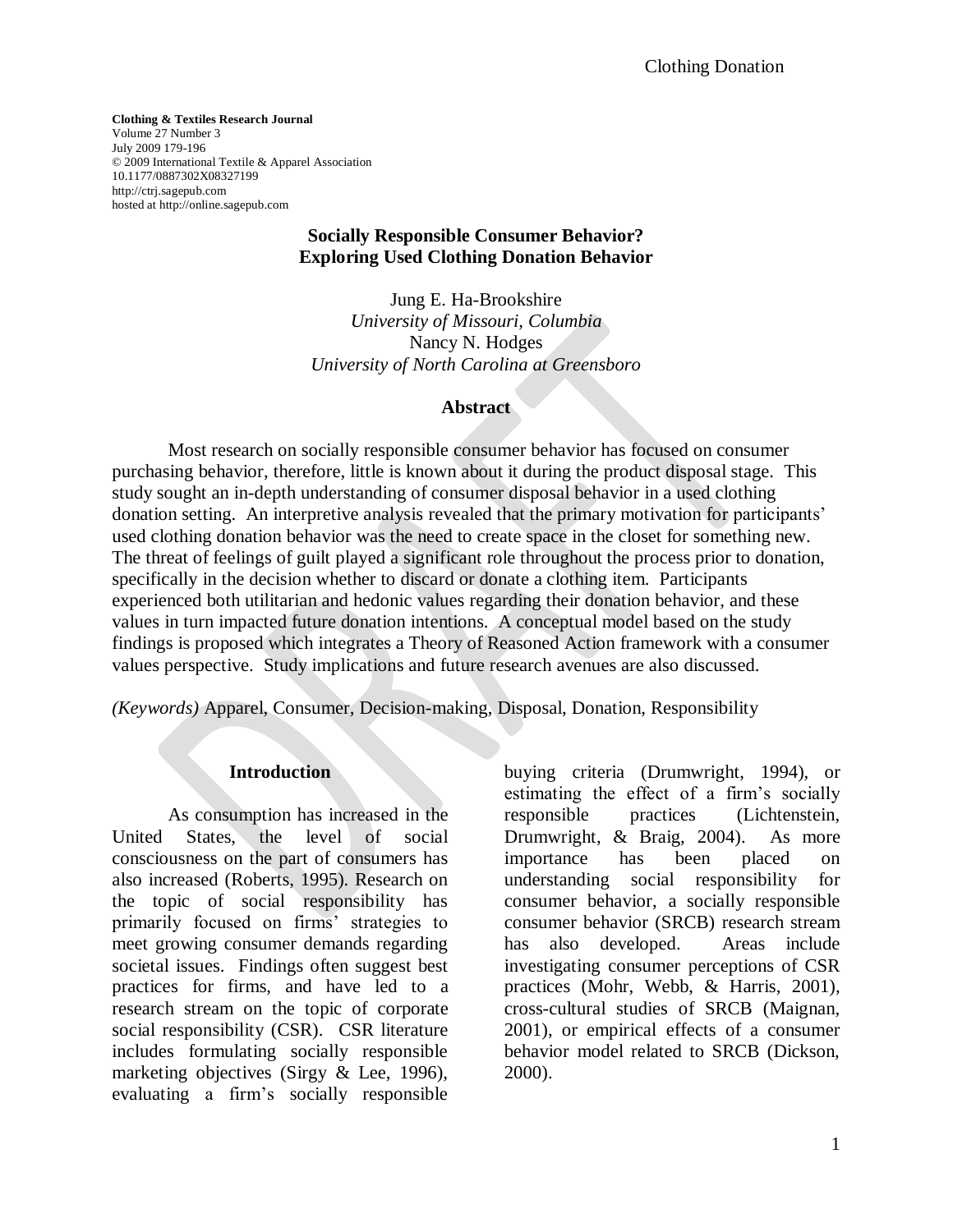Most studies on SRCB, however, have been centered on the purchase setting of the consumption experience, reflecting the importance of sales within the goals of most firms. This purchase-oriented SRCB research stream has resulted in a critical gap in understanding of the overall consumption cycle. Apparel consumption in particular includes a wide range of different consumption stages, such as "acquiring, storing, using, maintaining, and discarding" for each apparel item (Winakor, 1969, p. 629). In this view, in addition to new clothing purchase, the recycling or donation of used clothing could be an important outlet for disposal and especially as part of socially responsible consumer behavior (Stephens, 1985). However, little is known about apparel donation behavior, despite the important role of disposal within the apparel consumption experience and the overall need to better understand SRCB.

Addressing this critical gap, the present study explored consumer disposal behavior in a used clothing donation setting that is typically considered socially responsible. Specifically, the study examined apparel consumers' motivations, intentions, and other underlying factors of used clothing donation behavior to uncover whether or not it is an act of social responsibility. Given the fact that SRCB is a relatively new topic in the consumer behavior literature and little research has been conducted on consumers' experiences with clothing disposal, the study approached the topic from the consumer's perspective as donator. To do this, a qualitative approach to data collection and analysis was applied through the use of in-depth interviews and observation with consumers in a clothing disposal setting.

# **Literature Review**

#### *Socially responsible consumer behavior*

Much research on social responsibility is found in business research. Historically, a major debate within CSR research has been whether corporate decision makers should pursue objectives other than economic profitability (Vibert, 2004). While research on CSR deals with social responsibility as a matter of firm strategy, consumer behavior researchers are often focused on understanding socially responsible consumption behavior. Adapted from Petkus and Woodruff's (1992) definition of CSR, Mohr, Webb and Harris (2001) defined socially responsible consumer behavior (SRCB) as the behavior of a consumer who bases his or her acquisition, usage, and disposition of products and services on a desire to minimize or eliminate any destructive or harmful effects and to maximize the longterm beneficial impact on society. This definition distinguished SRCB from CSR as it provided the consumer's perspective on social responsibility; however, it addressed only part of the whole consumption experience, being concerned primarily with product or service acquisition, usage, and disposition. Mohr and his colleagues' definition of SRCB failed to include other important consumption stages that might affect consumers' future acquisition, usage, and disposition, such as product information search, storage, and post-disposal evaluations of products or services.

Consequently, to fill this critical gap, the present study extends Mohr and his colleagues' (2001) definition of SRCB to include the whole consumption process from the pre-purchase to post-disposal stage, that is, from product information search to postdisposal evaluation. Some consumers may want to be socially responsible in a particular stage of consumption, while others may exercise social responsibility throughout all of the consumption stages. Thus, this study defines SRCB as the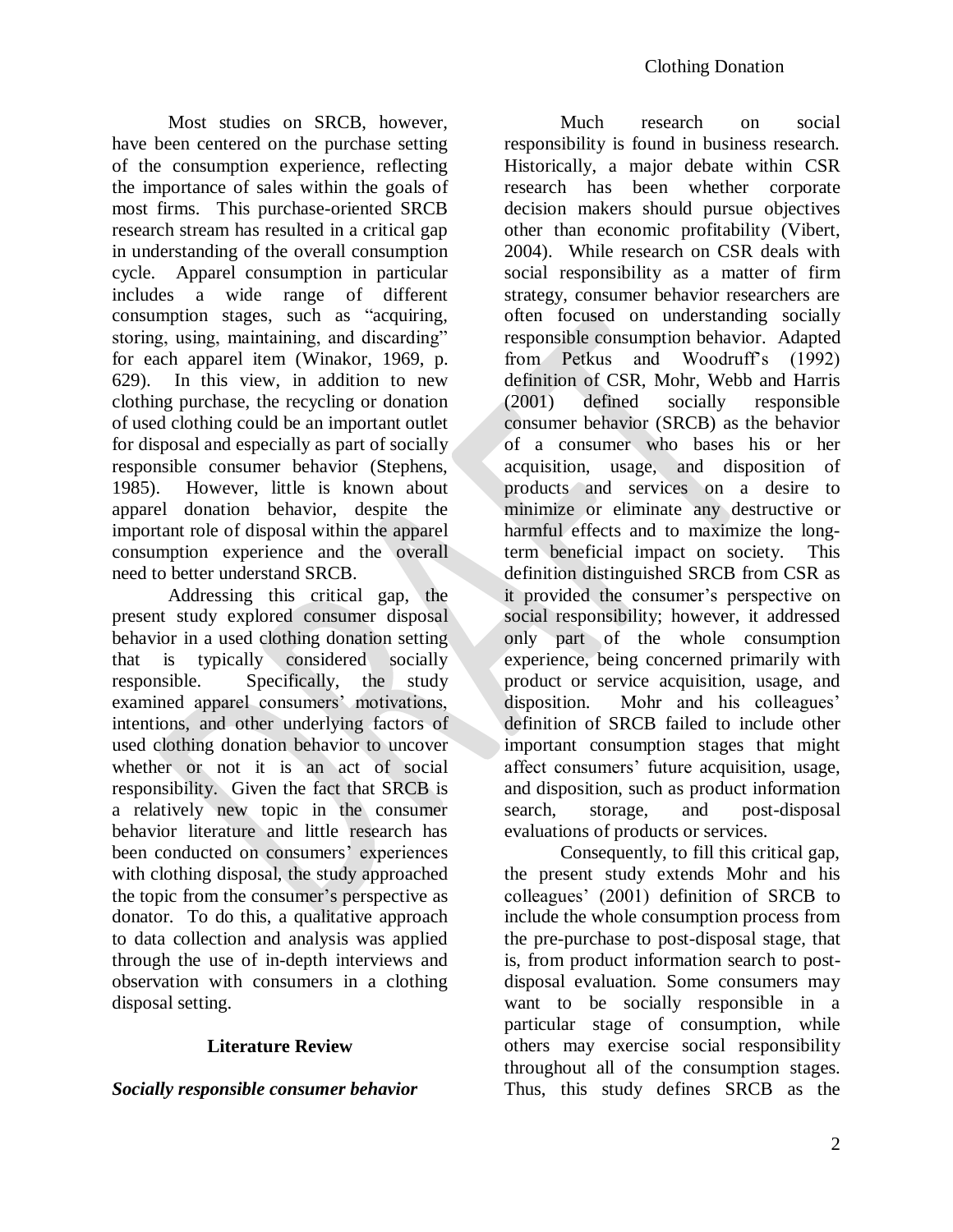behavior of a consumer basing decisions on a desire to minimize or eliminate any harmful effects and to maximize any beneficial impacts on society in one or more consumption steps of the consumption process. This consumption process includes product information search, acquisition, usage, storage, disposal, and post-disposal evaluation. A socially responsible consumer would try to avoid searching for, buying, and using products and services from companies that may harm society, and instead, seek out products and services from companies that help society throughout the consumption experience (Mohr et al., 2001). In addition, a socially responsible consumer might influence other peoples' purchase decisions through negative feedback from the consumption experience of products or services provided by companies that do not practice CSR. In this vein, CSR might be an important evaluative criterion influencing SRCB. Additionally, a socially responsible consumer may consider both the environment and people as important to society; environmental responsibility and social responsibility are therefore considered to be part of SRCB.

Despite the fact that consumers can infuse social responsibility throughout the consumption experience, most SRCB research is centered on the purchase setting. For example, in their study investigating the impact of CSR on consumer buying behavior, Mohr and colleagues (2001) identified four groups of consumers—precontemplators, contemplators, the action group, and maintainers. Purchase behavior among these groups ranged from unresponsive to highly responsive to CSR practices. Getzner and Grabner-Kauter (2004) reported that a significant portion of consumers were willing to invest in "green shares" (a sub-class of corporate socially responsible investment) even in Australia where green investment is believed to be

much less popular than in other countries. Cross-cultural studies of SRCB in a purchase setting have also been popular as the study of cultural diversity within consumer segments has deepened. Maignan (2001) and Maignan and Ferrell (2003) concluded that both French and German consumers were significantly more willing to actively support socially responsible businesses than U.S. consumers. Moreover, French and German consumers were more concerned about businesses conforming to established legal and ethical standards, while U.S. consumers were more concerned about corporate economic responsibility. Comparing U.S. consumers with Chinese consumers, Shen and Dickson (2001) found that consumers who more closely identified with U.S. culture were more accepting of unethical clothing consumption activities, such as changing price-tags on clothing or returning an evening dress after wearing it for a special occasion, than were those who more closely identified with Chinese culture. Although previous studies offer important insights into SRCB, these purchase-oriented SRCB studies have often overlooked SRCB in a product disposal setting, a gap that needs to be addressed.

# *Clothing consumption and SRCB*

Clothing provides a unique consumption experience for consumers. According to Winakor (1969), clothing consumption is different from food consumption in that food disappears when it is eaten or consumed. Food can be eaten or consumed only once, and once it is consumed, it cannot be stored or restored for further use. Clothing consumption differs from housing consumption in that the inventory and usage of housing is constant and the acquisition and disposal of housing occurs relatively infrequently (Winakor, 1969). From this perspective, clothing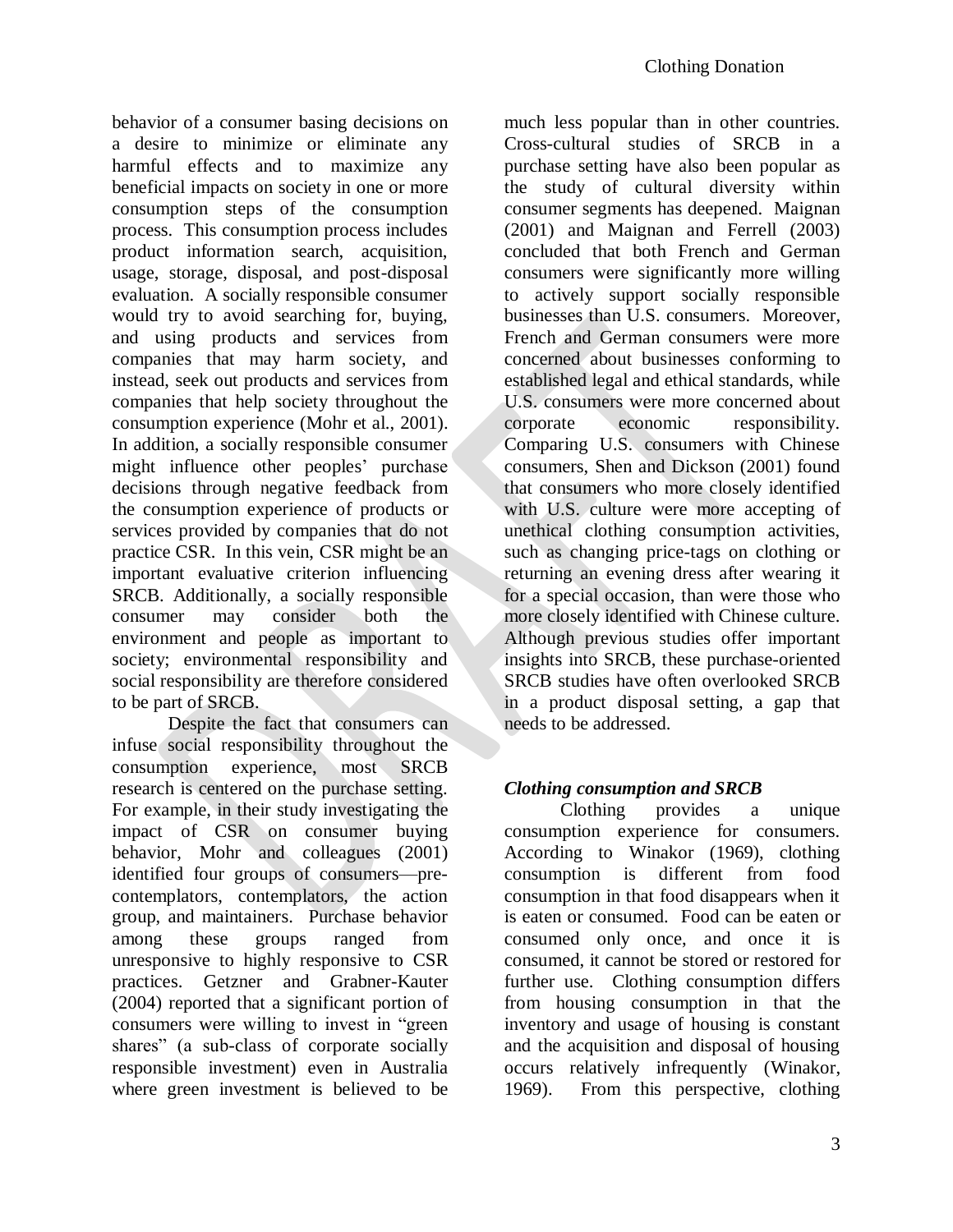consumption is much more complicated, providing a wider range of different stages than that of food or housing. Furthermore, each stage of clothing consumption, from product information search, acquisition, usage, storage, and disposal to post-disposal evaluation, is experienced on a regular basis by everyone (Winakor, 1969). Although there are other products that may require similar consumption stages as clothing, clothing is unique in that it is consumed by everyone and every day, unlike others. The unique nature of clothing consumption, therefore, provides an excellent opportunity to explore SRCB within different consumption stages, including disposal and post-disposal evaluation.

As with the predominant SRCB research stream, clothing research in the area of consumer social responsibility has focused on corporate and business practices, and particularly practices related to labor. Thus, the impact of this focus on human rights in the apparel and textile area has been noticeable. For example, Nike, Inc. has recently started to disclose the names and locations of over 700 factories currently producing its products as a way to illustrate their fair labor practices (Rafter, 2005). SRCB research in this context, however, is still limited to consumers' clothing purchase behavior, specifically responding to apparel firms' socially responsible business activities.

The role of disposal in clothing consumption is large. It is reported that an average person in the United States discards 67.9 pounds of used clothing and textiles, and, collectively, Americans contribute two quadrillion pounds of used clothing and textiles to landfills each year (Mitchell, 2008). Millions of pounds of used clothing and textiles are also reported to be donated yearly, either to family members or nonprofit organizations, such as Salvation Army, Goodwill, REACH Caregivers [a faith-based, non-profit organization operated by volunteers and community donations], and other religious organizations (Mitchell, 2008). It is clear that consumers are engaged in recycling or donation of their used clothing as part of the clothing consumption process. Despite the fact that donation to such agencies has been popularly defined as a form of socially responsible behavior, to date it has not been thoroughly examined (Stephens, 1985). To address this significant gap in SRCB research, this study explores the experiences of individuals who have recently participated in used clothing donation to understand the motivations, intentions, and other factors important to their donation behavior and the donation decision-making process.

## **Methodology**

The purpose of this research was to gain an in-depth understanding of consumer disposal behavior in a used clothing donation setting from the perspective of consumers who have recently donated used clothing items. Therefore, the research design was interpretive in nature. Interpretive inquiry is described as "a systematic search for deep understanding of the ways in which persons subjectively experience the social world" (Hultgren, 1989, p. 41). One of several types of qualitative inquiry, the interpretive tradition aims to gain a deeper understanding of what people experience in their everyday lives through language (Hultgren, 1989; van Manen, 1990). Researchers using an interpretive approach believe that a phenomenon can be understood by rich descriptions of the way one experiences the world, and these descriptions are what make it possible for others to grasp the nature and significance of the phenomenon (van Manen, 1990).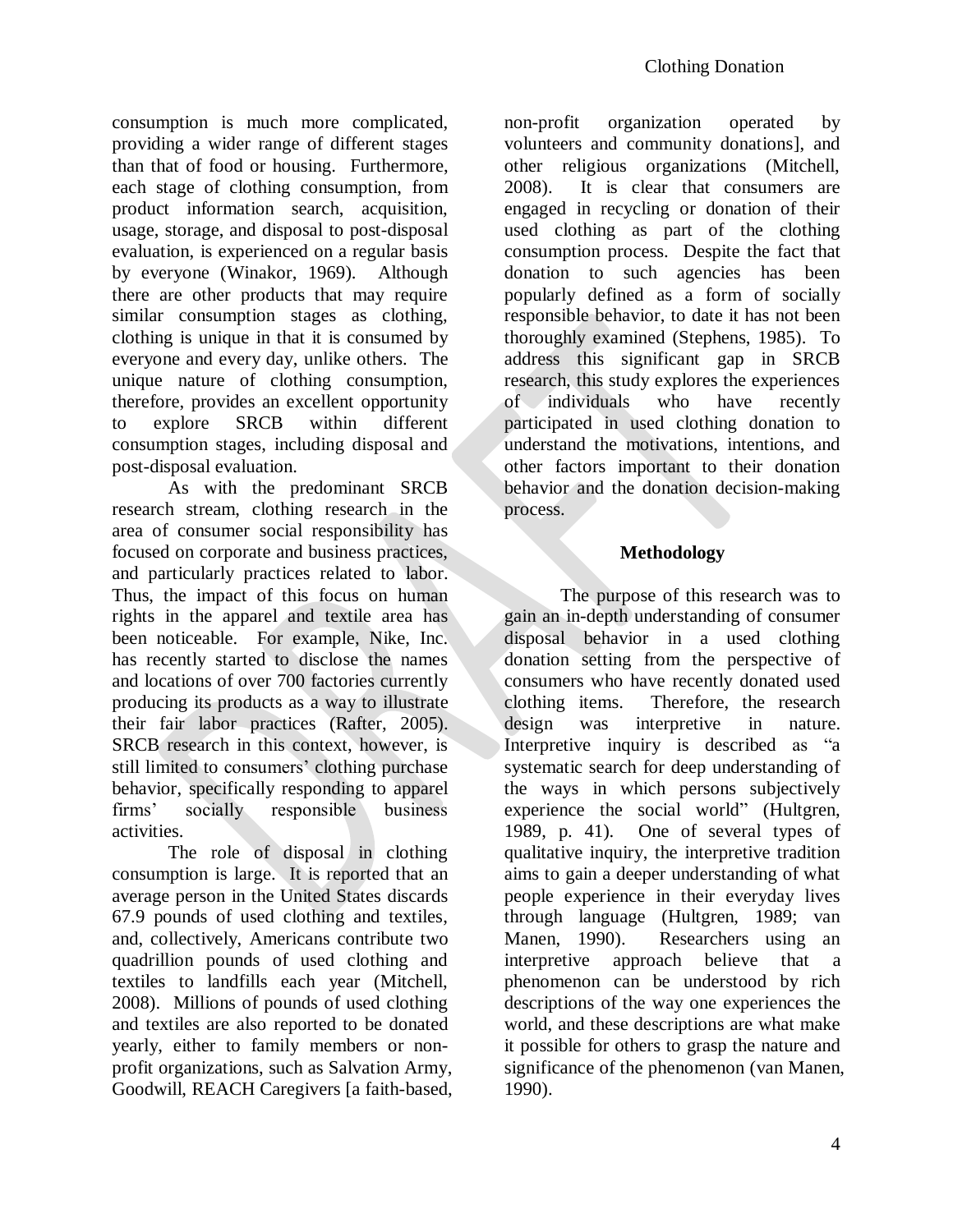In order to obtain in-depth descriptions of participant experiences of their everyday world as experienced in a natural setting, in-depth interviews, a demographic questionnaire and observation were employed as methods. Language plays an important role in human understanding. Gadamer (1975), inspired by Heidegger [1889-1976], argued that human experience is formulated in and through language and, thus, an understanding of another person's experience is realized through language. Therefore, the in-depth interview is a commonly used method in interpretive research to grasp the essence of a phenomenon and reveal meanings of participant experiences (McCracken, 1988; Wengraf, 2001). Observation is another primary tool to obtain data within an interpretive framework. As per Merriam (1998), observations are useful for qualitative researchers because observations take place in the natural setting where the phenomenon occurs, and the data from observations represent first-hand contact with the phenomenon.

# *Data collection and analysis*

Two sample selection methods were used. First, eleven participants were selected through snowball sampling (Biernacki & Waldorf, 1981; Valentine, 1993). Second, four participants were approached by one of the researchers at a local donation site while in the process of donating used clothing. In total, 15 individuals who had donated at least one item of used clothing in the past six months participated in the study (see Table 1 for demographic information of the study participants). While 15 participants may seem a relatively small number, a review of the transcribed interviews during and after the interview process showed recycling of the emergent ideas mentioned by participants (Spiggle, 1994). This indicates saturation, suggesting the interviews were sufficient for interpretive analysis and further interviews would have been unlikely to produce additional new information. The particular donation site was selected because it is a nonprofit organization well known for having a societal-centered community service focus, and providing education, training, and career counseling for disadvantaged and disabled individuals (Goodwill Industry International, Inc., 2006). Therefore, it was believed that individuals donating items at this site were inclined to be socially responsible to some degree.

# Table 1 Here

Interviews lasted 25 to 35 minutes per participant. Upon receipt of Institutional Review Board approval, the interviews were audio-taped with participant consent and then transcribed for the purposes of data analysis. Interviews were semi-structured focusing on the used clothing donation experience specifically to explore participants' motivations, intentions, and other underlying factors related to used clothing donation. Examples of semistructured interview questions were "when you dispose of your used clothing, why do you consider donation instead of tossing it into a garbage can?", "do you feel differently when you drop off your used clothing at a donation site as compared with tossing it into a garbage can?", "what is important for you when you consider donation sites?", and "will you continue donating your used clothing, and if so, what will motivate you to do so?" Some of the participants' responses were further probed to obtain a deeper and clearer understanding of the meaning of the specific experience (McCracken, 1988).

A questionnaire was used to collect participants' personal and demographic information such as age, gender, marital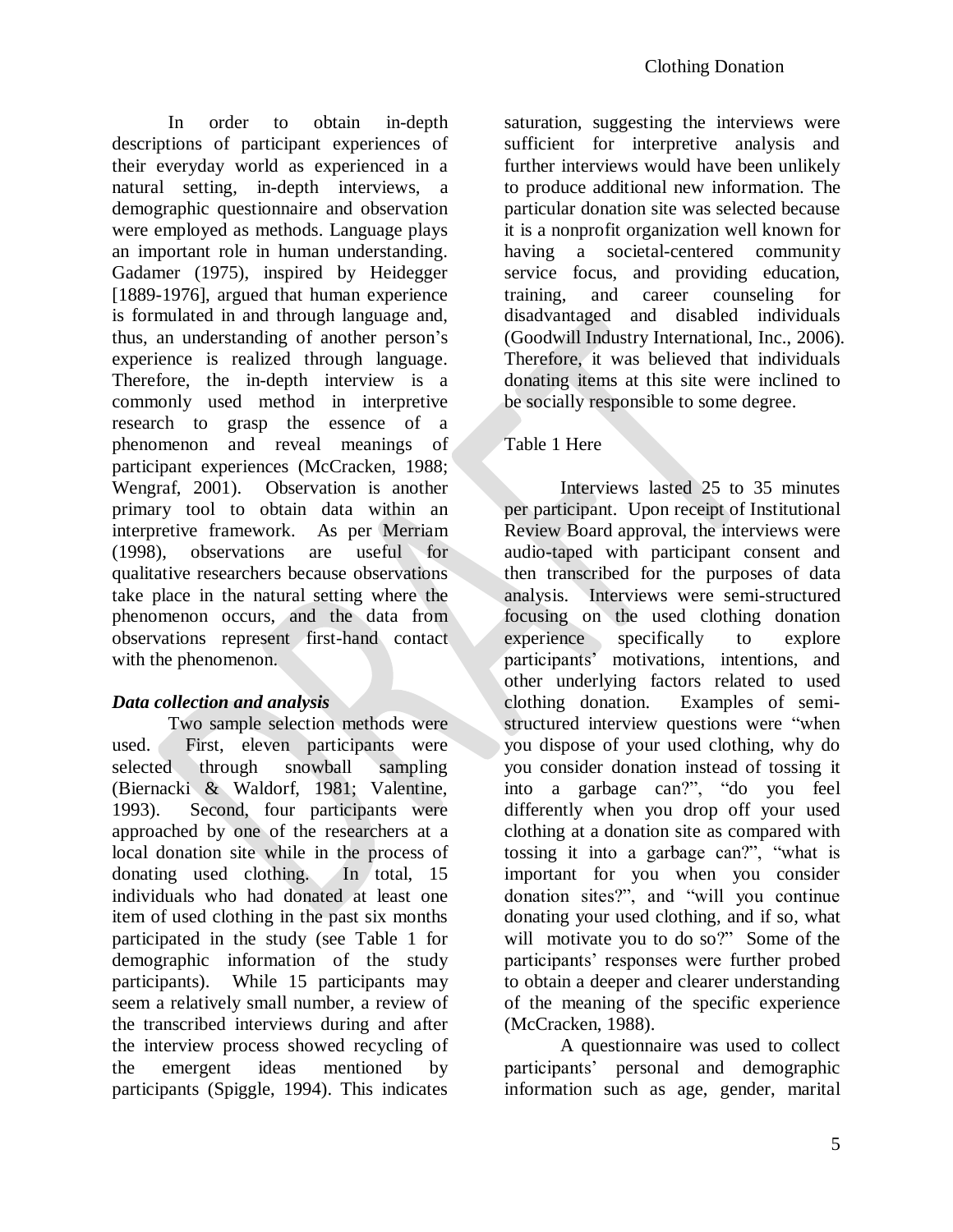status, as well as occupation. In addition, each participant was asked to list his or her favorite donation sites, donation items, and frequency of used clothing donations per year. This information provided a basic understanding of the participants (see Table 1). Participants' age ranged from 19 to 64; occupations included college student, Information Technology engineer, and retiree; frequency of donation ranged from once or twice per year to every month. Although each had a preferred donation site, none of the participants were able to articulate the site's role relative to society.

In addition to the interviews and questionnaire, observations were also conducted by one of the researchers in the drop-off area of the abovementioned donation site. Observations took place on two Saturdays during the springtime, at a time when many people were in the process of spring cleaning. Participants and donation site employees informed the researcher that weekends in spring are typically the busiest, with used clothing donations increasing as a result of spring cleaning. Observations made at the donation site were recorded as field notes. For example, the field notes indicated that most donors seemed to be so much in a hurry that they hardly agreed to participate in interviews sought by the researchers. When donors declined the interview possibility, they unanimously expressed that the act of used clothing behavior (dropping off at a donation site) was one of the chores that they had to complete while they have other important things to do. Therefore, very few even stepped out of their cars to help unload their donations.

The transcribed interview data, demographic questionnaire, and field notes were coded and then interpreted thematically and holistically to uncover the meaning of used clothing donation as experienced by the 15 participants (Spiggle,

1994; Thompson, 1997). Interpretation began with the finest details of each interview transcript and moved to more general observations (Thompson, 1997). This process of going from the particular to the general was repeated several times by the first author until distinctive emergent themes were culled from the data (Thompson, 1997). These themes were then grouped into relevant categories on the basis of general characteristics of theme essence (Dutton & Dukerich, 1991). Finally, an understanding of individual themes and the relationships among themes and theme categories occurred over time, with each reading conducted by the authors including a broader range of considerations.

## **Interpretation**

Interpretation of the interview data, demographic profiles, and observations indicated a range of consumer motivations, intentions, and other underlying factors associated with used clothing donation. Within the interpretation, themes are grouped into five categories: (a) the primary motivation for used clothing donation, (b) the clothing selection process, (c) avoiding the threat of guilt, (d) donation site selection, and (e) values experienced from used clothing donation. The themes were organized according to their respective points during the donation process, that is, before, during and after donation.

### *Prior to the donation*

*Motivations for donation.* The most prominent motivation for participants' used clothing donation behavior was expressed, as one of the participants, QE put it, "to get rid of stuff" during a "cleaning spree" to create closet space for new items. The timing of the interviews happened to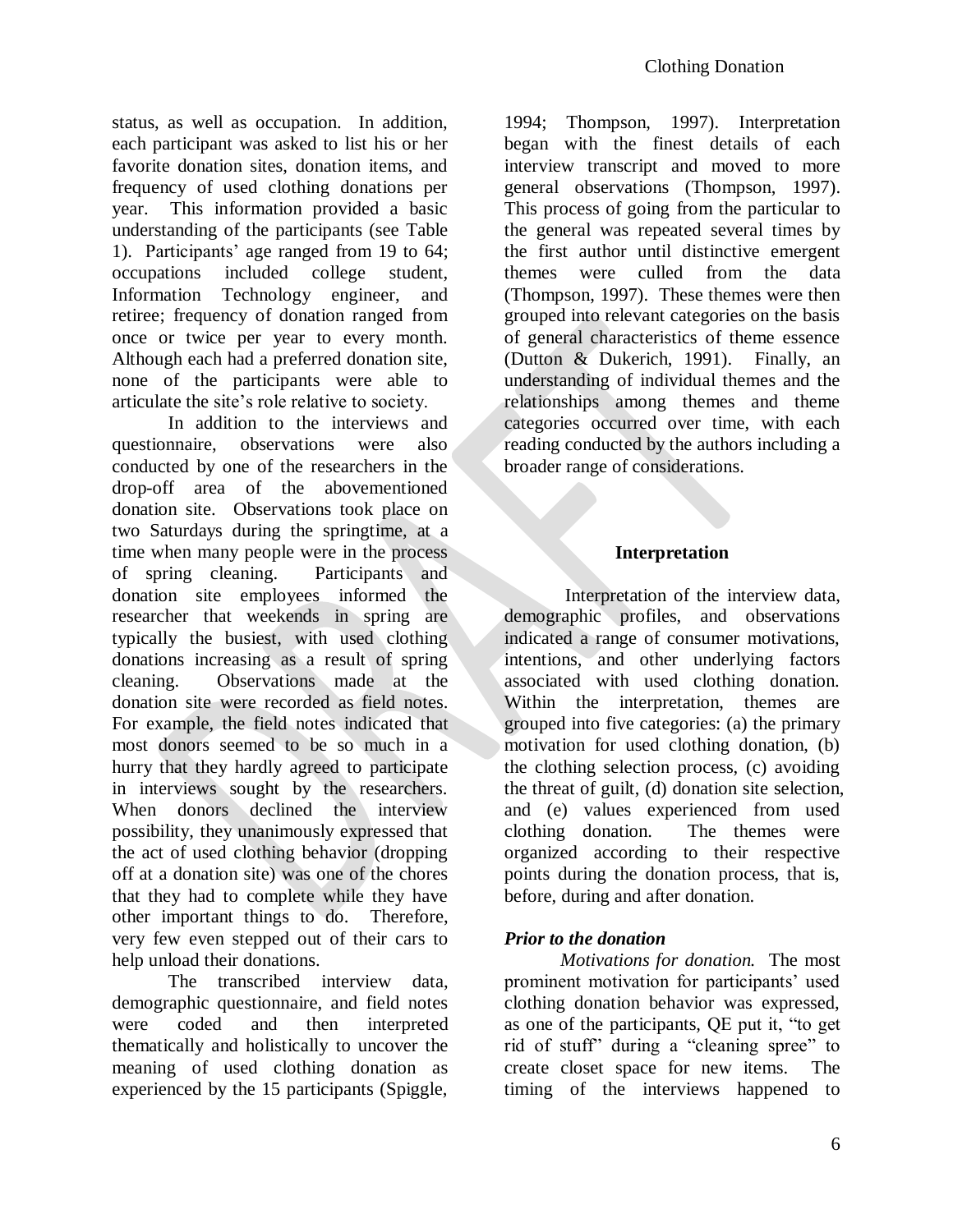coincide with spring break at local schools and universities and a sudden climb in temperature as the season changed from winter to spring. Both external events seemed to prompt participants to begin the task of cleaning out their closets. For BK, used clothing donation is an outcome of an annual "closet inventory check," a ritual conducted as part of her spring cleaning. Instead of throwing her used clothing away, BK decides to donate it:

> **BK**: I usually go through my clothes, I guess, I check my "closet inventory." When seasons change, I usually switch out new things and take out the winter clothes. Actually, when I'm putting up the winter clothes and taking out the summer clothes, I pull the winter clothes that I won't wear again. Again, the summer clothes, for the same reason. It's just the space issue, you know, as far as the closet. I normally like to donate items that I won't use any more, instead of throwing them away.

Closet space seemed to be an issue that the participants were constantly challenged by; lessons were learned throughout their lives to create new closet space in order to acquire something new. QI and TR describe how closet cleaning gives justifications for buying something new:

> **QI**: You get tired of what you have and you want something new. But you have so much that you feel bad if you buy something new. There is no place else to store it, so you give away old stuff that you're tired of wearing. I only have so much closet space so, you know, I have to get rid of some of what I have in order to have something new.

**TR**: I've never lived in a big house, you know, with massive amounts of walk-in closets or whatever. So, I've always had certain amount of area. We were taught when we were younger that you can't get anything new until you give something away. If we would get a new toy, we had to get rid of another toy. So, new clothes, I can validate my new clothes by getting rid of clothes. You make room, you can have more.

Despite the public perception that donation of used clothing is a form of socially responsible conduct (Goodwill Industries, Inc., 2006; Stephens, 1985), none of the participants mentioned that social consciousness was the primary motivation for their used clothing donation behavior. For the participants, food or monetary donations were "real" donations that they felt ethically inclined to contribute, while a used clothing donation was not considered "real." Instead, used clothing donation was something to be done to accomplish the participants' cleaning goals. Donations of food or money, according to participants, were more society-oriented, stemming from a genuine concern for people in need, thus considered acts of true altruism. In contrast, used clothing donations for the participants were more self-oriented and less societyoriented, and seemed to serve a utilitarian function. UX expresses that money donation is motivated by empathy and compassion, different from her typical used clothing donation. TR sees significant differences between "real charity" and used clothing donation. As per her argument, dropping off used clothing at a local donation center is not in itself an act of charity; instead, people who buy merchandise from the local donation center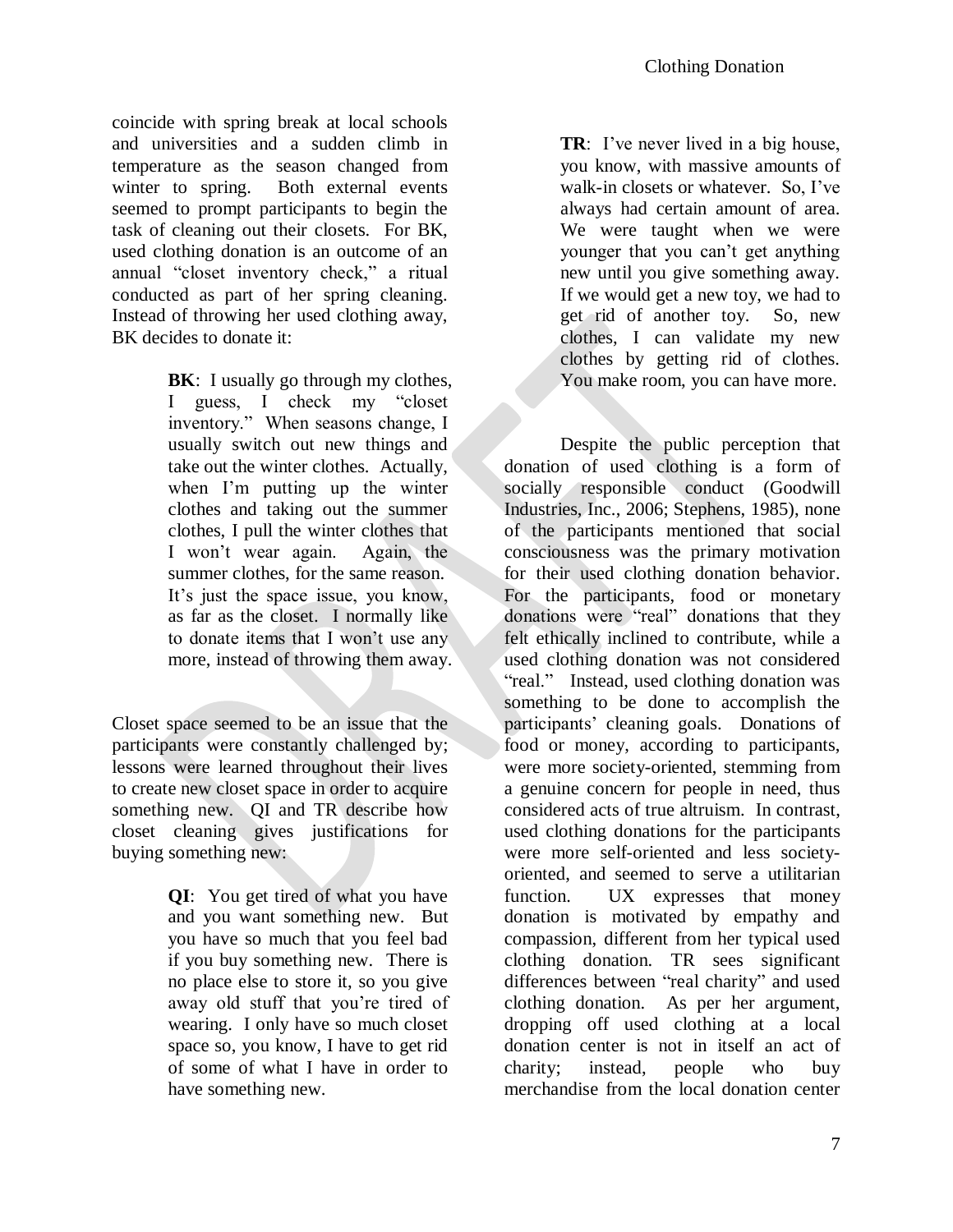are the ones making the contribution to society. That is, perhaps TR holds extremely high standards for social responsibility or charity; she does not see herself as a real donator by dropping off a few bags of used clothing:

> **UX**: While my money donation to Red Cross after Katrina, that was totally different. That was more likely, you know, stepping out of my normal routine, and even be willing to be even inconvenient because there was a definite need for it. And also just feeling empathy and compassion, while clothing donation is not.

> **TR**: Clothing donation, to me, is not donation. *Goodwill* [non-profit organization] is a place to drop off my old stuff. What they do with it ends up being a donation, but it's not MY donation. It's a donation of someone else who buys it. I see the people that are buying it and putting the money towards it, that's charity to me. That's where I see it as charity. If I wish to give a gift, I don't want it to be something used. I think a gift should be something nice and new. So, it's the same way when I am making a donation, it's a gift; it's something that is supposed to be special. It's not supposed to be something that I'm just not using any more.

*Selecting what to donate.* Once closet cleaning had begun, the study participants explained the steps they go through, including inspecting each item in the closet, evaluating the state of the item, and classifying it into one of two groups: those "to be kept" and those "to be given/thrown away." The very first criterion

that participants considered for used clothing classification was the physical condition of the item. Assessment of physical condition seemed to be mainly subjective. IM explains that she would not donate any clothing that she would not wear as she is convinced that no one else would want it. Her evaluation does not take into consideration how other people might evaluate the physical condition of that clothing item. Instead, she determines what is wearable and what is not wearable, and if the clothing is in bad shape or unwearable, then it would be thrown away:

> **IM**: I won't give away anything that I wouldn't wear still. I will never give away something just beat up or ragged, I will just throw it away at that point. For me, it must be in good condition if I wanted to give it to somebody. If it's not wearable by me, then it won't be wearable by others. I wouldn't want anyone to wear something that I wouldn't wear personally.

In addition to the physical condition of clothing, participants felt strongly that certain types of clothing should not be donated, and particularly underwear. As QI explains, underwear is too intimate to consider giving away for other people to use:

> **QI**: One thing I never, never get rid of is... I do not donate underwear. I feel very specific. No, I don't. I wore them out. When they're done, I throw them away. I have never donated my underwear because that is personal. It's too close.

Those items deemed to be in good condition were further divided into two groups: items with high sentimental value and items with little, if any, sentimental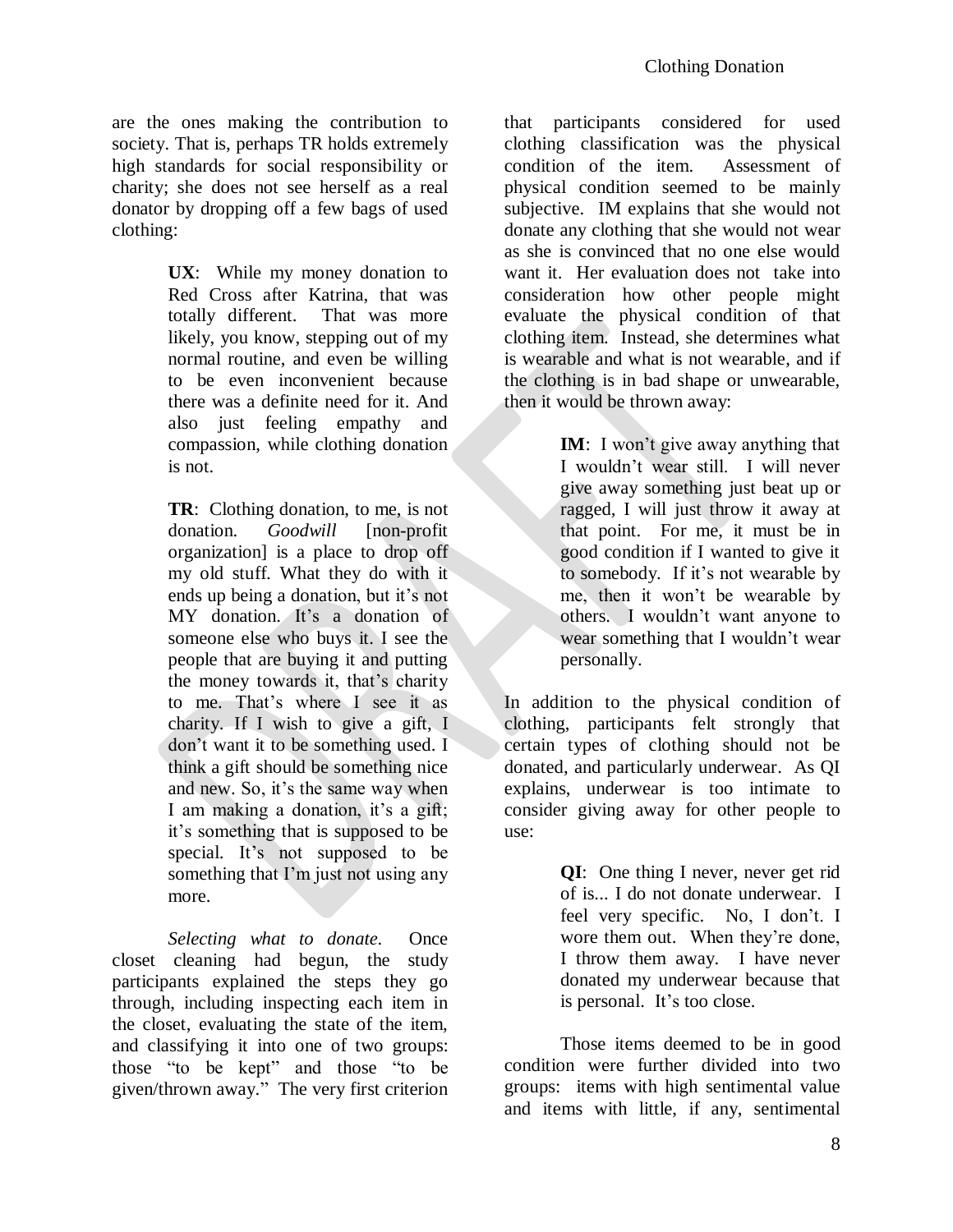value. Clothing with high sentimental value was often kept by the participants until the sentimental attachment became diluted with time. Clothing with little or no sentimental value was deemed suitable for donation. During this classification process, participants unanimously expressed the idea that some clothing items never lose their sentimental value; therefore, they would never be disposed of even if they became unwearable. Such clothes were physical objects of their personal history. As MQ describes, her soccer jerseys are her "own personal scrap books" that define part of her identity. She thinks fondly about this period in her life, and sees her jerseys as important tools to reflect on that period:

> **MQ**: I played soccer for ten years. So I have all my old jerseys and I still have my old captain gowns [gowns that only the captain of the soccer team was allowed to wear] that we were able to keep. I would keep it even if I won't wear it. You know, those types of things…memory. It's like my own personal scrap book. I don't know when I'll give that up, I don't think so because it's just, it's just… When I look at them, awwww... I love soccer to this day, I watch it all the time, and it's still a big part of my life, even though I don't play it. It doesn't matter if they are still fitting or not, I will just keep them.

For others, clothing of the past, while unwearable today, acted as a significant reminder of close relationships. In the case of EF, the sweater that he received from his great uncle 16 years ago, when he was 3 years old, is the only physical object that still connects him to his uncle whom he cannot see again. This sweater, expressed as

"my" sweater, is an important part of his identity and, for EF, this sweater is one of the valuable objects "that reflect and shape the owner's self" (Csikszentmihalyi & Roachberg-Halton, 1981, p. 17):

> **EF**: I have a sweater that my great uncle, who passed away, gave me. He gave me when I was about 3 years old and I still have that sweater and I'm 19 years old. I would never give that sweater up because it's just that much personal to me. I won't even give that to my mom. That's MY sweater. So, you know, in that sense, clothing is very personal to me.

*Avoiding feelings of guilt*. Although participants' process of used clothing classification expedited closet cleaning, most mentioned that it was not an easy task. Two main challenges surfaced from the study data. First, the participants often spoke of feelings of anxiety during the clothing classification process and uncertainty about whether they were making the right decision to keep or to discard/donate a particular item. The participants appeared to experience mixed feelings in that they often thought that they would feel guilty if they simply discarded clothing that was in good condition or had sentimental value. Yet, they also felt guilty for letting unused or seldom worn clothing items take up closet space. QE describes this conundrum:

> **QE**: I'm kind of visionary; I might not like it now but maybe I can do something with it. Then, again, I never end up wearing it again or having something to do with it. But my mind just thinks that way, maybe, I can do something with it or wear it again. Then, finally, I reason with it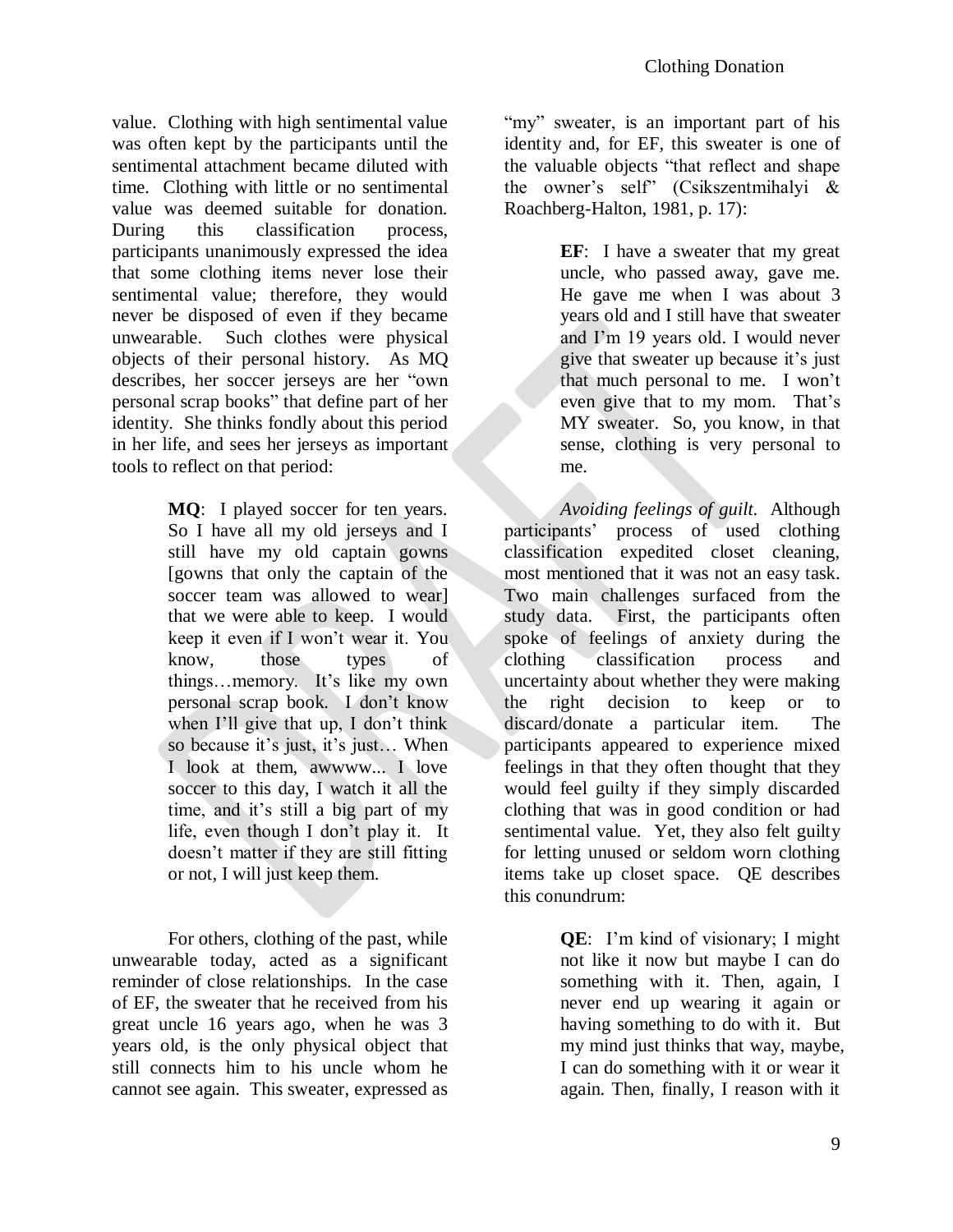and just get rid of it, just because I don't have any more room and it is simply taking up the space while it can be used by other people who are in need. (…) The moment I throw it in the bag, it's a hard decision for me. I can't make decisions. It's hard for me to make decisions. That would probably make me feel anxious.

A second source of guilt for the participants occurred when they realized how much clothing they owned that they never wore. UX's response involves clear acknowledgement of the unnecessary waste created by purchases she made that could have been prevented, and acknowledgement that the feelings of guilt increase when she realizes that she did not learn from previous closet cleaning experiences. Interestingly, however, according to UX, the threat of feelings of guilt, while substantial, is not strong enough to stop her from making similar purchase decisions in the future:

> **UX**: I just shake my head, thinking about the waste. Waste! Just waste! For example, something that I didn't need in the first place, and that money could have been used toward something more important. I got bills. I could have paid bills with it. I could have cleaned up my credit, savings, or anything. It's just wasted on all these material things. And it just reiterates what I'm already doing and I get to see here yet another example! Look at this junk! It makes you feel bad, but only temporarily, and then look what happened. You know, it's just waste! Wasteful! Did I learn a lesson from it? Obviously I did not. Because the very next day, I will be like, hmmm, what's my next feelgood purchase? Argh….

Participants' experiences prior to used clothing donation provide the basis for a conceptual model illustrating the decisionmaking process (Figure 1). Based on the themes that emerged in responses describing the pre-donation period, Figure 1 depicts the typical process as explained by the participants, beginning with cleaning the closet and ending with either discarding, keeping, or donating items. Anxiety and guilt emerged as important factors guiding the decision-making process. Wearability of items, along with the level of sentimental value associated with them surfaced as important considerations during the decision-making process.

# Figure 1 Here

# *During and after used clothing donation*

*Donation site selection*. Once finished with closet cleaning, it was common for the participants to consider several outlets for donation. Close family members and friends were most participants' first choice for their used clothing. However, they found it difficult to do so, given the issue of size. Therefore, the majority of used clothing items were donated and donations were made at a variety of donation sites. In selecting donation sites, the participants clearly expressed that the convenience of the site was the most important factor, expressing little concern about what each donation site would do with donated items. The location, operating hours, parking space, and availability of employees at donation sites were described as specific examples of convenience sought by participants. For instance, UX finds no reason to make an extra effort to donate as part of a church program because convenience of drop-off is the most important factor for her: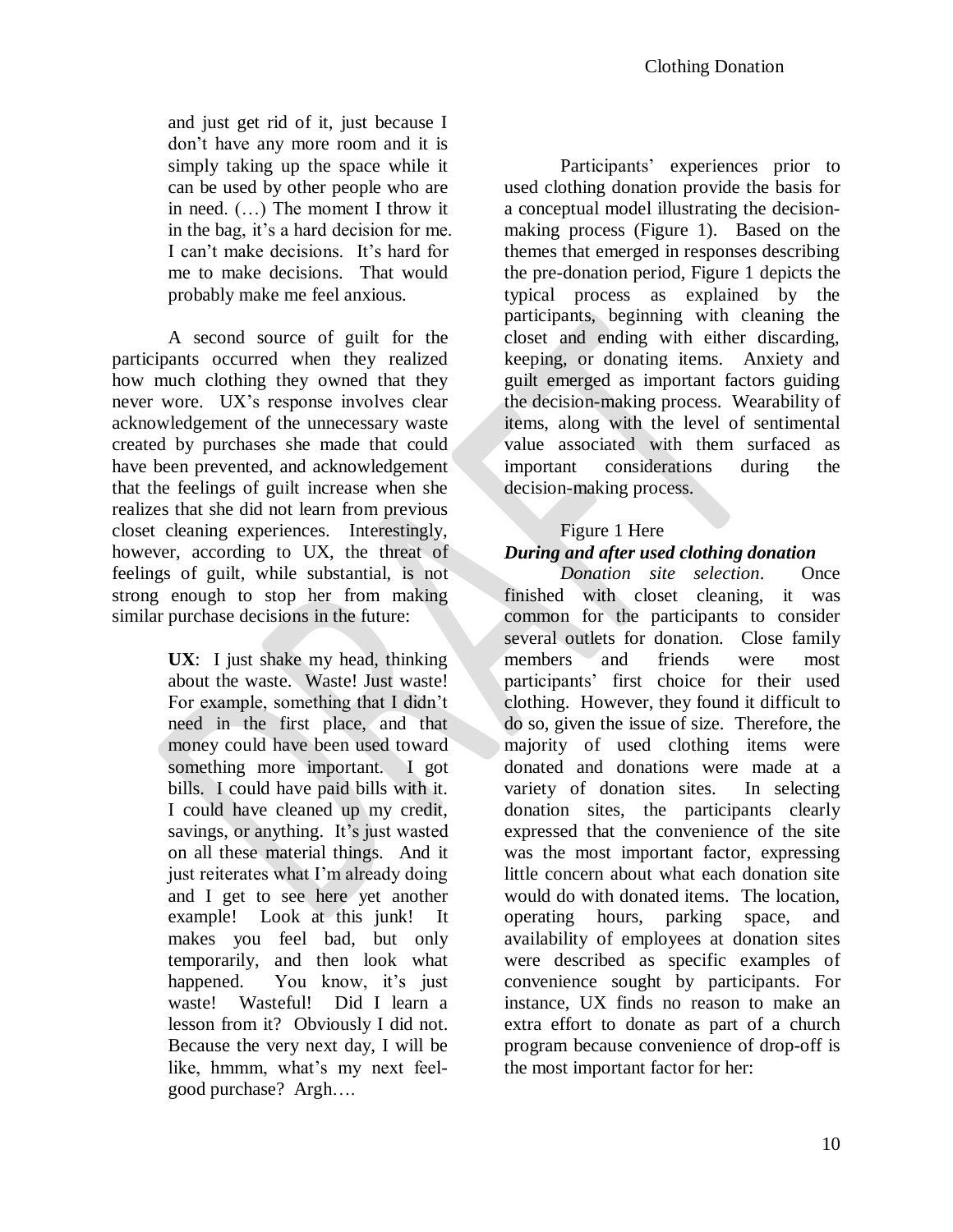**UX**: My church actually has an urban outreach where they take clothes in, but the only reason I don't give it to my church, even though I go there? Because it's very inconvenient. It's VERY inconvenient. There is only one place where you can take your stuff to. It's not like you can drop it off at church. When you happened to be there, you have to go to a separate place only during a certain time. If you have a big thing, you have to bring it all in, I mean, forget it. Why would I want to go through all that when I can just drop it off here, here, here, here. So, that's one thing that the *Goodwill* non-profit donation organization has accomplished by making it convenient to drop your stuff off. Whenever you happen to be out running errands or whatever, just throw it in your trunk, eventually you're gonna see a place where you can drop it.

*Values experienced from used clothing donation*. In general, the consumer behavior literature suggests that consumers experience two types of values from product/service consumption: (a) hedonic and (b) utilitarian (Solomon, 2004). Hedonic value refers to the value derived from pleasurable experiences and utilitarian value refers to the value derived from efficient (economic) experiences (Carpenter, Moore, & Fairhurst, 2005). Consumers are thought to seek utilitarian value in a task-oriented, rational manner, while seeking hedonic value from the emotional or psychological facets of an experience (Blackwell, Miniard, & Engel, 2000; Holbrook & Hirschman, 1982). In this study, participants seemed to experience both types of values as a result of their donation behavior.

From the utilitarian value perspective, by donating their used clothing, the participants found that they were greatly relieved that they had accomplished their original goal for closet cleaning: creating room in the closet for future purchases. Interestingly, none of the participants expressed that receiving a tax deduction was an important benefit of used clothing donation. From the hedonic value perspective, the participants shared that they "felt better" after making their used clothing donations. Hedonic values appeared to be primarily centered on personal pleasure or enjoyment from diminishing the threat of guilt, whether it was guilt caused by wasteful past purchase behavior or because little worn items were taking up closet space. For participants, satisfaction derived from helping society by donating used clothing seemed less important than removing the threat of guilt. Thus, both utilitarian and hedonic values gained from used clothing donation seemed more self-oriented than socially-oriented. Again, this is in contrast to public perception (Goodwill Industries, Inc., 2006; Stephens, 1985). For example, UX describes how her used clothing donation is done for reasons pertaining to the self rather than society:

> **UX**: The main thing I feel is that I just get it out of the house. You know, because if I'm constantly bringing something new into the house, something's gotta go. So it may as well go to someone who's gonna do something with it [drop it off at donation sites]…..They're [donation sites] helping ME out. Instead of I'm helping society, society's helping me out!

**Interviewer:** The donation sites provide the place for your old clothes that you don't know what to do with!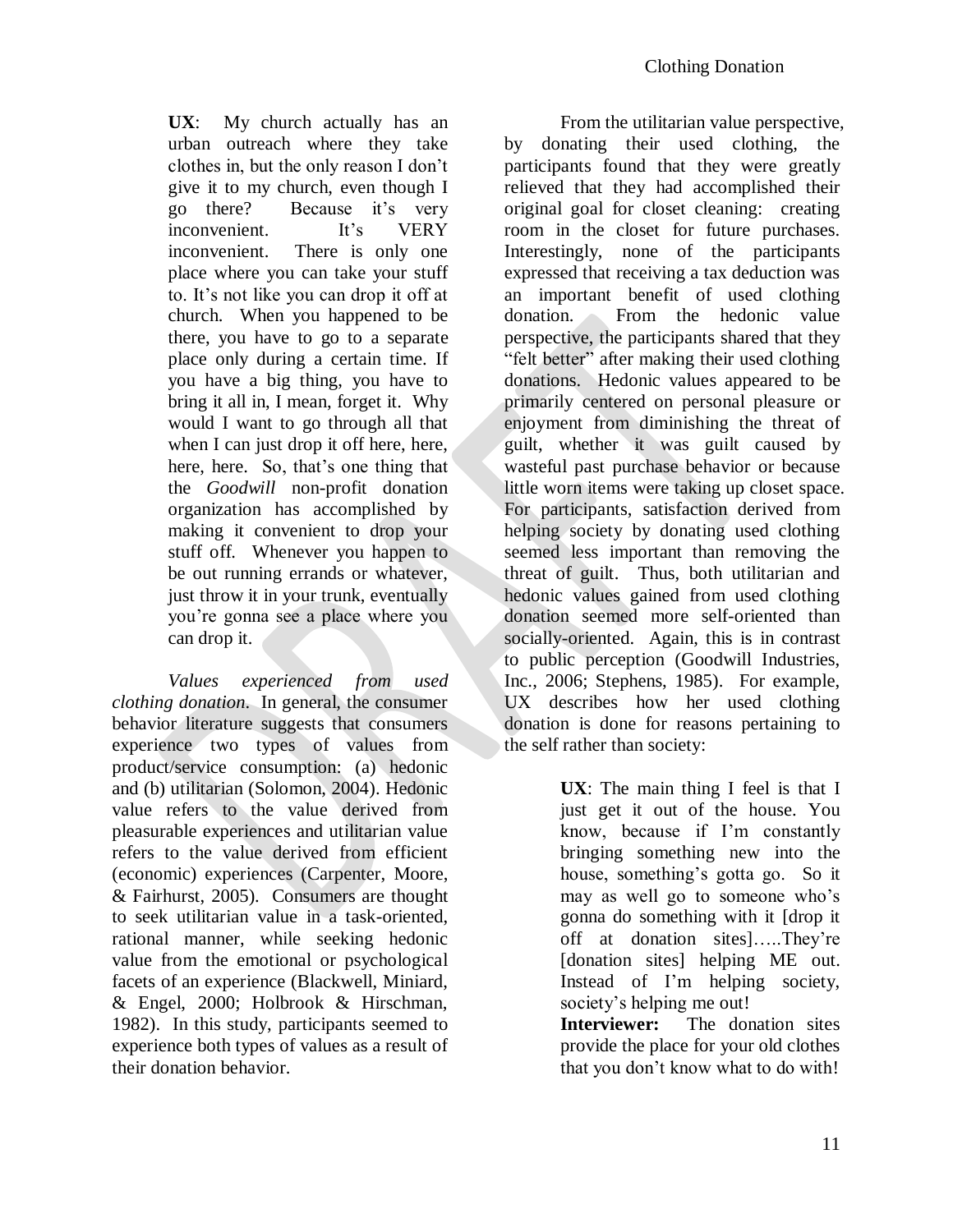**UX**: Exactly! So, it's kind of selfish, isn't it?

Participants unanimously emphasized that they would continue to donate their used clothing as long as they would purchase more new clothing. Despite many other alternatives to donation, it seemed that used clothing donation was a vital part of the whole consumption cycle. Thus, without making future donations, the participants would not be able to repeat the consumption experience. For instance, relieved of the anxiety caused by too many unworn clothing items and excited by the opportunity to buy something new, QI experiences both utilitarian and hedonic values from her used clothing donation, which allow her to continue the cycle of buying, wearing, and disposing clothing:

> **QI**: Clothing donation is just simply part of my life. Whatever they [donation sites] do with my clothes doesn't really change my mind. It's just a routine that I go through every year to thin out my oversupply. Once I clean it out enough, then I don't really have to worry about it any more. It just gives me another opportunity to go out and shop. (…) I would continue to donate my clothes because I would continue to buy new ones, and I would continue to clean out my closet. Clothing donation is the best way to clean out my closet.

# **Discussion**

The findings from interpretive analysis often provide an important opportunity to evaluate extant theories or propose a new theory to explain a specific reality in query (Wengraf, 2001). Ajzen and Fishbein's (1980) Theory of Reasoned

Action (TRA) and a consumer values perspective were deemed appropriate to be compared with the study findings. First, TRA is one of the theories explaining many different aspects of consumers' willful behaviors, including used clothing donation. The theory explains that during the process of deliberation to action, a person forms intentions to engage in a certain behavior. Intentions are affected by an individual's attitude toward the behavior (the personal factor) and subjective norms (the social factor) and these intentions, capturing the motivational factors of behavior, are then believed to be translated into action when the appropriate time and opportunity comes. Thus, intentions are expected to be highly correlated with a person's volitional, willful behavior. Second, values that consumers experience by consuming products or services were also compared with the study findings, as they were found to surface in participants' intentions regarding used clothing donations.

The analysis revealed that participants' intention to donate instead of discard used clothing was primarily motivated by the need to clean out the closet, and, in turn, provided a means to avoid the threat of feeling guilty about their consumption behavior. Outcomes of donation behavior offered both utilitarian and hedonic values to the study participants, by providing more closet space and alleviating feelings of guilt largely caused by purchasing clothing that was rarely worn, which in turn took up space in the closet. These values, in turn, positively reinforced participants' intentions to make future donations. Despite many non-profit organizations' attempts to emphasize the social responsibility component of used clothing donation, social responsibility emerged as a weak motivation for used clothing donation. In contrast to the TRA, the participants' attitudes toward the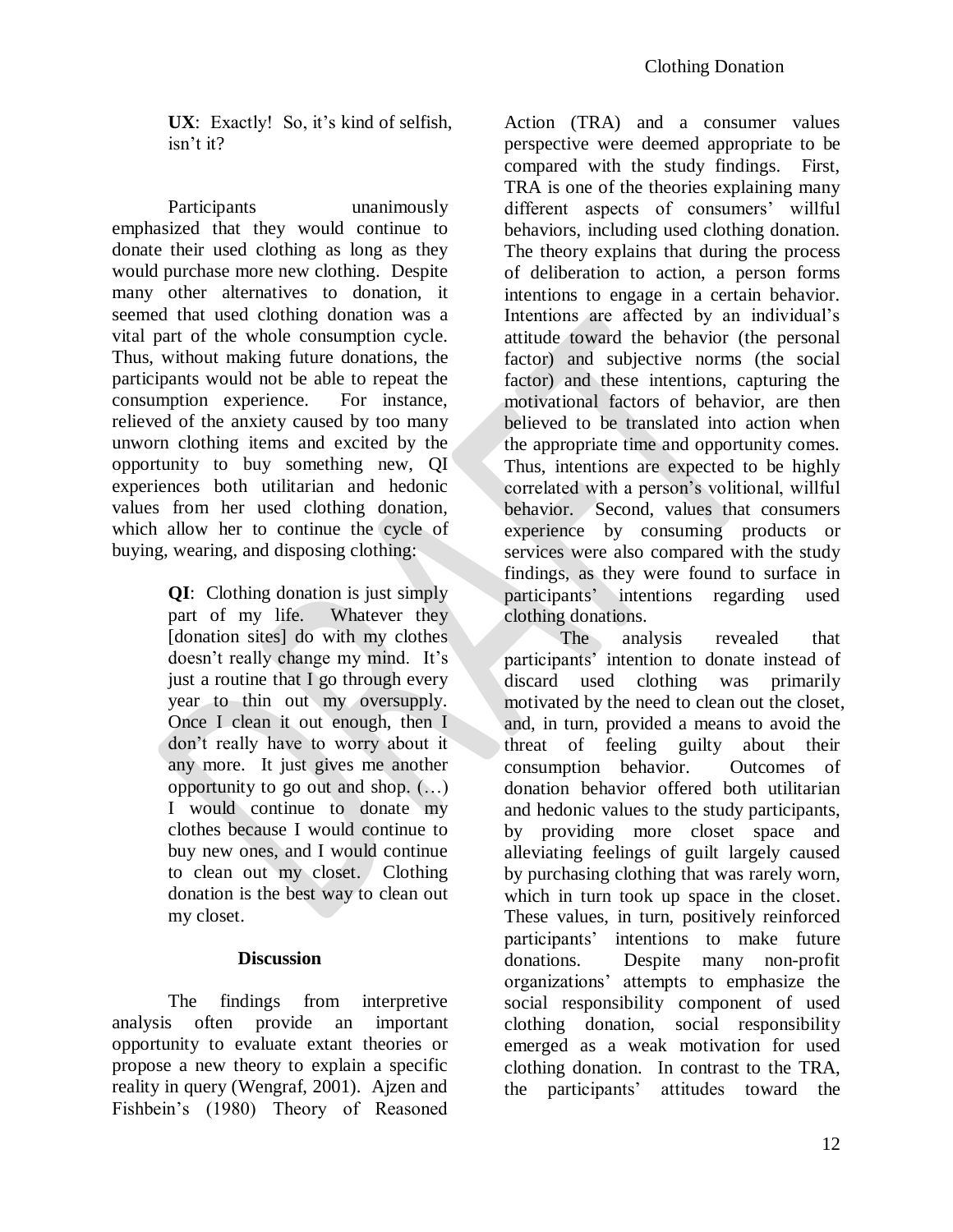donation behavior and social pressures regarding ethical consumption practices were not found to be important to participants' intentions to donate used clothing. Positive attitudes and social pressure seemed more strongly related to money or food donations seen as "real charity" by the study participants. Participants' evaluations of the convenience of services available at donation sites, such as easy access to drop-off, were more important to their used clothing donation behavior, and specifically when executing the actual donation.

In sum, the study findings were partially supportive for TRA. The relationship between used clothing donation intention and donation behavior was consistent with the theory. The role of consumer attitudes and social pressure, however, did not appear to have a strong association with donors' intention as TRA suggests. The findings also supported a consumer value perspective as participants indicated those values impacted their donation intentions and behavior. Figure 2 provides a conceptual model of used clothing donation behavior based on the study findings, integrating a TRA framework with a consumer values perspective.

# Figure 2 Here

# **Conclusions and Implications**

In response to growing interest in socially responsible consumer behavior, this study sought to obtain an in-depth understanding of consumer behavior in a clothing disposal setting, and particularly with regard to used clothing donation behavior. Because of the dearth of research in used clothing donation behavior, particularly investigating various perspectives of donors, the study applied interpretive methods, considered appropriate for exploring a phenomenon in-depth (Wengref, 2001). Interpretation of the study data revealed five theme categories primary motivations for used clothing donation, the clothing selection process, avoiding the threat of guilt, donation site selection, and values experienced from used clothing donation. Findings were then further discussed to evaluate the Theory of Reasoned Action as well as a consumer values perspective. This approach to interpretation helped illuminate the role of social responsibility within the donation decision-making process.

In this study, used clothing donation was primarily initiated by the participants' utilitarian desire to create more closet space. A "cleaning spree" or "spring cleaning" were the terms most often used by the participants to explain the first step in the used clothing donation process. Once having achieved this goal, the classification of used clothing took place based on the criteria of physical condition of the clothing and the degree of sentimental meaning that that item provided. While clothes in poor condition were not deemed suitable for donation, clothes in good condition were then reassessed and categorized into one of two groups: items with sentimental meaning and items without sentimental meaning. This classification process required a constant back and forth between consideration of an item's sentimental value and its level of use, causing the participants some anxiety. At a deeper level, the participants indicated that they suffer from feelings of guilt due either to not wearing an item enough or to past purchase mistakes. However, once a donation decision is made and the clothing items are dropped off at donation sites, the participants no longer experienced either anxiety or guilt. As noted by the participants, this freedom from guilty feelings (hedonic values) as well as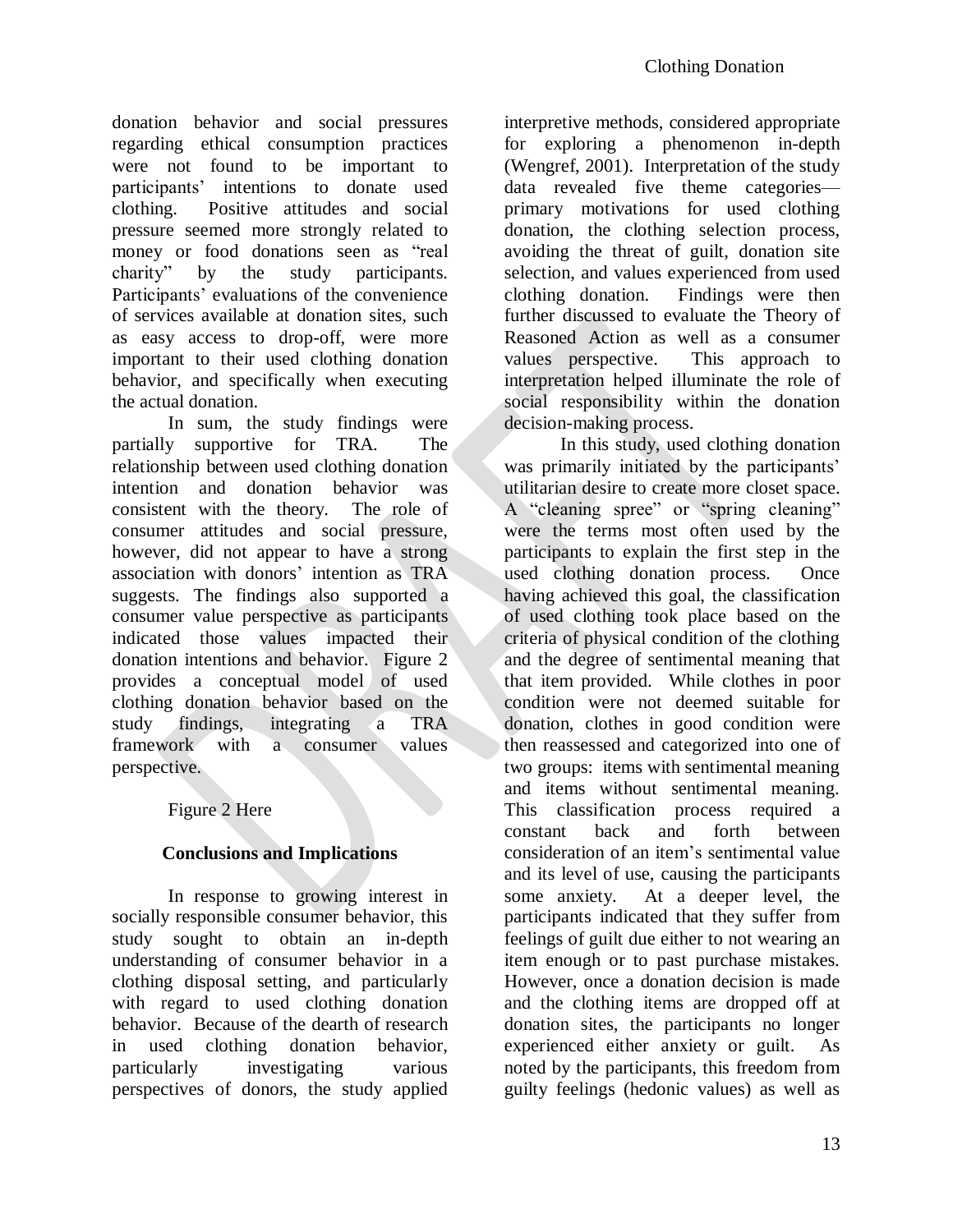more closet space (utilitarian values) positively impacted their intentions to make donations of used clothing in the future. Finally, the convenience of donation sites emerged to be most critical criterion when executing the act of donation, and in this case, dropping off used clothing.

Contrary to popular perception of used clothing donation as socially responsible behavior (Goodwill Industries, Inc., 2006; Stephens, 1985), social consciousness had little, if any, impact on used clothing donation decision-making for the participants in this study. Instead, used clothing donation was just one part of the entire clothing consumption process, one that created space for future clothing purchases. Indeed, without disposal of used clothing items, new clothing items could not be purchased, and, therefore, the consumption cycle could not continue. Although social responsibility may impact consumers' decision-making in the process of used clothing disposal, according to the participants, their donation decisions had little influence on their desire to minimize or eliminate any harmful and maximize any beneficial effects on society. Consequently, when viewed through the lens of our current definition of SRCB, used clothing donation would not be considered a socially responsible behavior by some consumers.

The study made several important contributions to consumer behavior research. First, this study addressed gaps in the consumer behavior literature by providing insight into the used clothing disposal process and the underlying factors associated with it. The disposal stage is often overlooked in consumer research as it makes an indirect impact on consumers' purchase decision. The study findings, however, clearly show that consumers struggle with limited closet space, preventing them from future product acquisition; therefore, disposal is directly

linked to acquisition. An investigation of consumer behavior in a disposal setting thus improves our understanding of the broader context of the overall consumption experience. Second, the study results raised the issue of whether or not used clothing donation is an act of social responsibility. The findings suggested a possible gap between how non-profit organizations describe the act of used clothing donation and how consumers perceive such behavior. Third, although the findings were partially supportive, the study illustrated how Ajzen and Fishbein's (1980) Theory of Reasoned Action may be useful for disposal and postdisposal behavior research. Historically, most research within a TRA framework has focused on the purchase stage but the present study applied it within post-purchase consumption stages. In addition, the study also pointed to the need for further integration of consumer values (both utilitarian and hedonic) within the TRA and for expanding it in such a way that it could be used to predict used clothing donation behavior. Fourth, the study illuminated the process that consumers follow to classify clothing for donation and highlighted the role of guilt within this process.

Broad application of the interpretation presented here should be done with caution due to the small participant sample and specific donation site selected. Further study is needed to apply findings to a larger population or across donation sites and geographical areas, as well as to understand the profile of used clothing donors in general. However, the present study does have important implications for non-profit organizations whose main goal is to solicit used clothing donations. Results indicate that in contrast to donations made for disaster relief purposes, used clothing donated after closet cleaning or spring cleaning is not primarily motivated by the need to act in a socially responsible manner.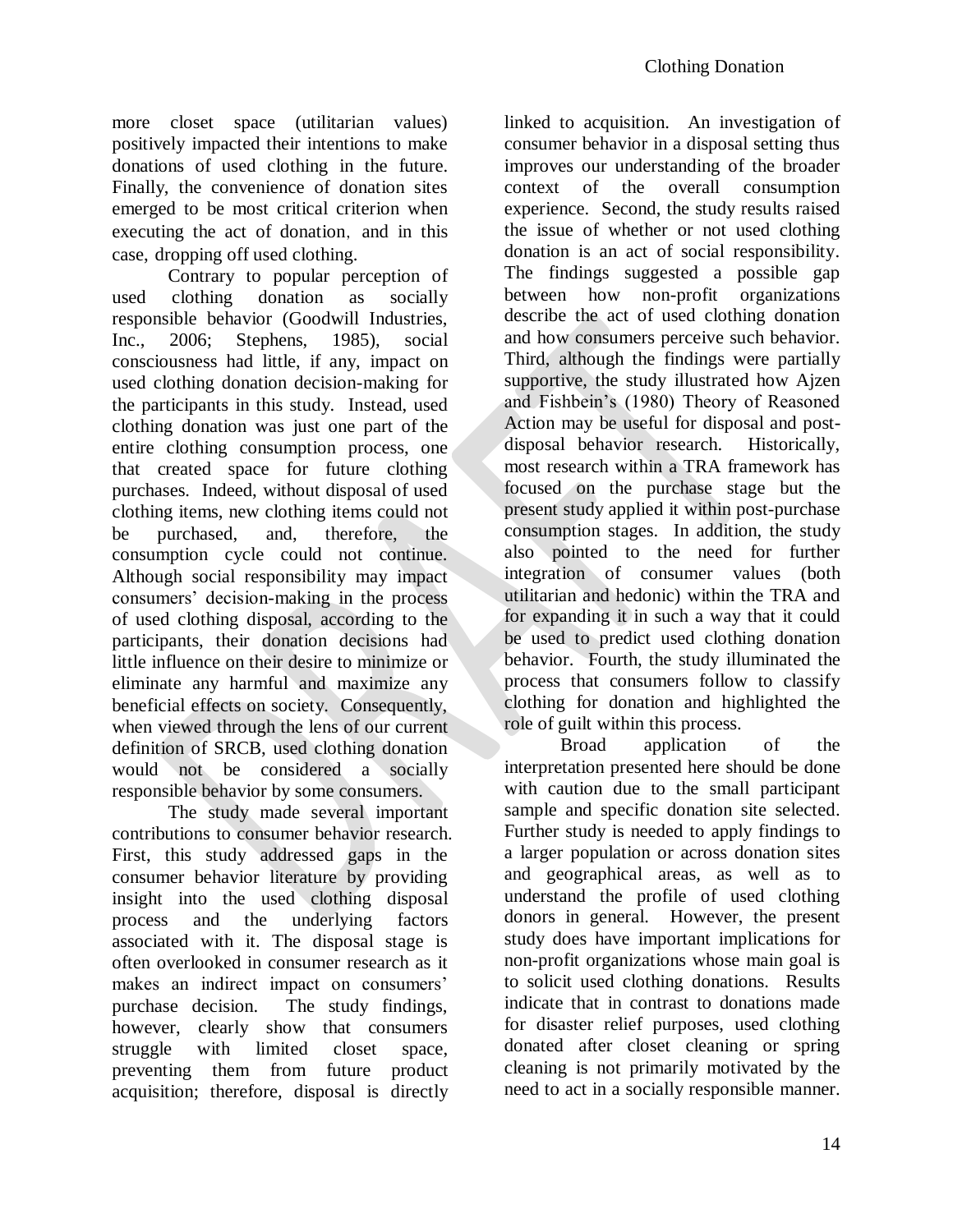In fact, some participants did not even consider used clothing donations to be "real charity" in comparison with donations of food or money. To address this issue, nonprofit organizations may want to distinguish used clothing donation from food or monetary donation and explain the uniquely important role of used clothing donations in helping society. The more consumers understand the importance of used clothing to these non-profit organizations, the more motivated they may be to seek out such locations for clothing donation. Second, results indicate that the participants overwhelmingly considered the convenience of a donation site to be more important than its particular charity mission. This finding implies that today's consumers have little time to spend on making donation decisions, and, in turn, on selecting a donation site. Non-profit organizations may want to consider how to adjust their accessibility and/or hours of operations, and simplify the process of used clothing donation to offer the conveniences sought by donors.

This study provides several important future research opportunities. First, an investigation of relationships among each construct on the proposed model of used clothing donation behavior (Figure 2) would shed light on the topic, and provide an opportunity to further advance Ajzen and Fishbein's (1980) TRA by integrating a consumer values perspective within the disposal stage of the consumption cycle. Particularly, the areas of consumer attitudes toward donation behavior, social pressure regarding ethical consumption, and social responsibility value relative to clothing donation intention offer fertile ground for future researchers to explore. Second, further investigation into the role of guilt within the process of used clothing disposal is needed, including how consumers evaluate and manage guilt throughout the consumption cycle. This

could improve our understanding of clothing disposal behavior and provide practical implications for non-profit organizations that are dependent upon regular donations of used clothing by consumers. Third, further research is needed that would clarify why consumers think food or money donations constitute "real charity" while dismissing the charitable value of used clothing donations. Fourth, today's consumers have multiple potential agencies to choose from when donating used clothing, further research on factors of consumer donation site selection could help such agencies find ways to promote their social service mission, and in turn, to create awareness among consumers as to how their donations of used clothing are ultimately acts of social responsibility.

### **References**

- Ajzen, I., & Fishbein, M. (1980). *Understanding attitudes and predicting social behavior.* Englewood Cliffs, NJ: Prentice-Hall.
- Biernacki, O., & Waldorf, P. (1981). Snowball sampling: Problems and techniques of chain referral sampling. *Sociological Methods and Research*, *10*, 141-163.
- Blackwell, R., Miniard, P., & Engel, J. (2000). *Consumer Behavior*. Cincinnati, OH: South-Western College Publishing.
- Carpenter, J.M., Moore, M., & Fairhust, A.E. (2005). Consumer shopping value for retail brands. *Journal of Fashion Marketing and Management*, *9*, 43-53.
- Csikzentmihalyi, M., & Roachberg-Halton, E. (1981). *The meaning of things: Domestic symbols and the self*. New York: Cambridge University Press.
- de Ruyter, K., & Scholl, N. (1998). Positioning qualitative market research: Reflections from theory and practice.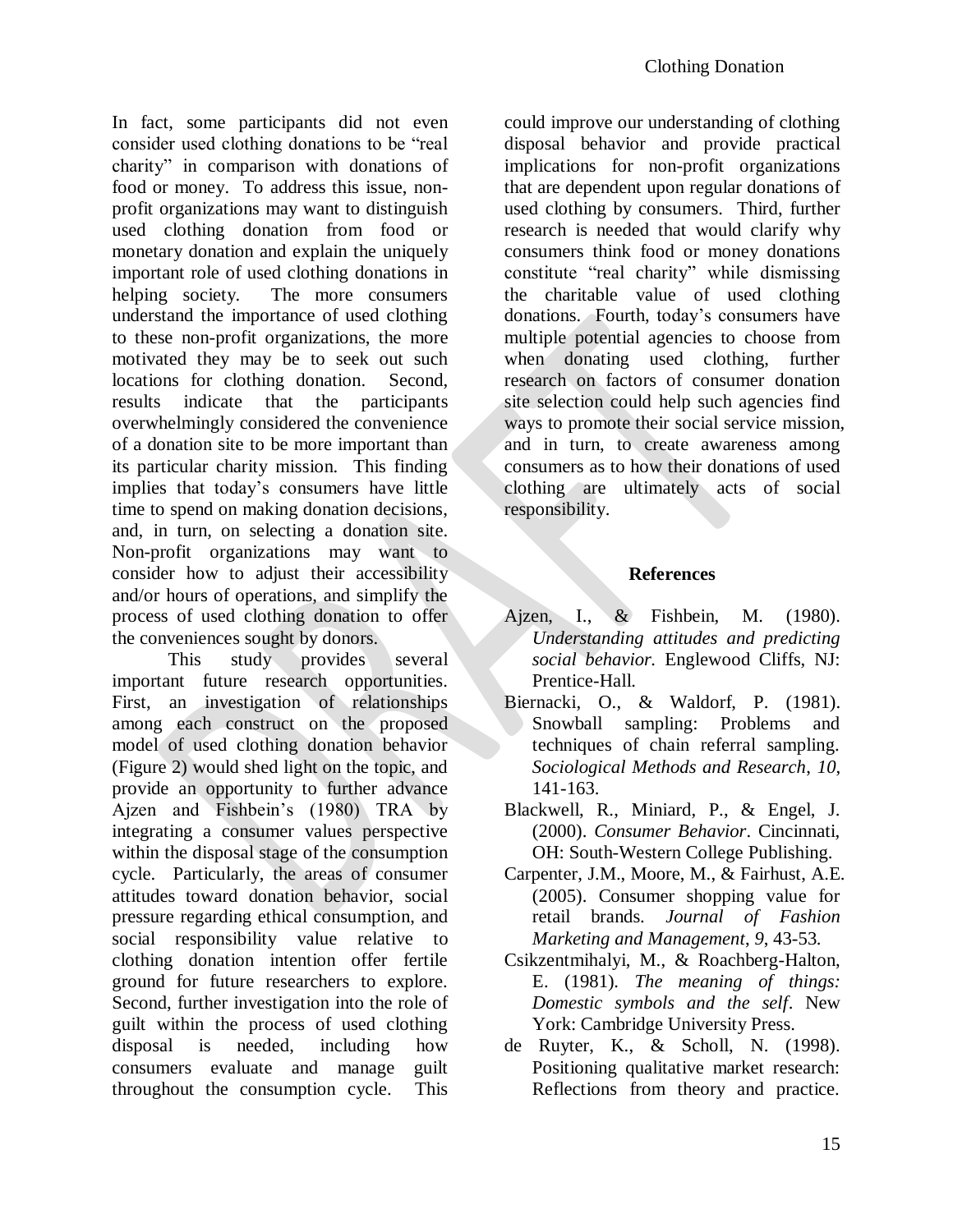*Qualitative Market Research: An International Journal, 1,* 7-14.

- Dickson, M. (2000). Personal values, beliefs, knowledge, and attitudes relating to intentions to purchase apparel from socially responsible businesses. *Clothing and Textiles Research Journal*, *18*, 19- 30.
- Drumwright, M.E. (1994). Socially responsible organization buying: Environmental concern as a noneconomic buying criterion. *Journal of Marketing*, *58*(3), 1-19.
- Dutton, J.E., & Dukerich, J.M. (1991). Keeping an eye on the mirror: Image and identity in organizational adaptation. *Academy of Management Journal*, *34*, 517-554.
- Gadamer, H.G. (1975). *Truth and method*   $(2^{nd}$  rev.). In J. Weinsheimer & D.G. Marshall (Eds. & Trans.). New York: Crossroad.
- Getzner, M., & Grabner-Krauter, S. (2004). Consumer preferences and marketing strategies for "green shares": Specifics of the Austrian market. *International Journal of Bank Marketing*, *22*, 260-278.
- Goodwill Industries International, Inc. (2006). Retrieved February 22, 2006, from

[http://www.goodwill.org/page/guest/abo](http://www.goodwill.org/page/guest/about/whatwedo) [ut/whatwedo](http://www.goodwill.org/page/guest/about/whatwedo)

- Ha, J.E. & Nelson Hodges, N.J. (2006). Exploring motivations, intentions, and behavior of socially responsible consumption in a clothing disposal setting. *International Textile and Apparel Association Proceedings*, 63.
- Holbrook, M., & Hirschman, E. (1982). The experiential aspects of use: Consumer fantasies, feelings, and fun. *Journal of Business Research*, *3*, 281-295.
- Hultgren, F.H. (1989). Introduction to interpretive inquiry. In F.H. Hultgren and D.L. Coomer (Eds.), *Alternative modes of inquiry in home economics*

*research,* (pp. 35-42). New York: State University of New York.

- Lichtenstein, D.R., Drumwright, M.E., & Braig, B.M. (2004). The effect of corporate social responsibility on customer donations to corporatesupported nonprofits. *Journal of Marketing*, *68* (4), 16-32.
- Maignan, I. (2001). Consumers' perceptions of corporate social responsibilities: A cross-cultural comparison. *Journal of Business Ethics*, *30*, 57-72.
- Maignan, I., & Ferrell, O.C. (2003). Nature of corporate responsibilities: Perspectives from American, French, and German consumers. *Journal of Business Research*, *56*, 55-67.
- McCracken, G. D. (1988). *The long interview*. Newbury Park, CA: Sage.
- Merriam, S. (1998). Conducting effective interviews. In S. B. Merriam (Ed.), *Qualitative research and case study applications in education* (pp. 71-93). San Francisco: Jossey-Bass.
- Mitchell, D. (2008). Hand-me-down used clothing for women. Retrieved January 19, 2008 from [http://www.charityguide.org/volunteer/fi](http://www.charityguide.org/volunteer/fifteen/used-clothing.htm) [fteen/used-clothing.htm.](http://www.charityguide.org/volunteer/fifteen/used-clothing.htm)
- Mohr, L.A., Webb, D.J., & Harris, K.E. (2001). Do consumers expect companies to be socially responsible? The impact of corporate social responsibility on buying behaviour. *Journal of Consumer Affairs*, *35*, 45-72.
- Petkus, E, Jr., & Woodruff, R.B. (1992). A model of the socially responsible decision-making process in marketing: Linking decision makers and stakeholders. In C. T. Allen, et al. (Eds.), *Proceedings of the Winter 1992 American Marketing Association* (pp. 154-161). Chicago: American Marketing Association.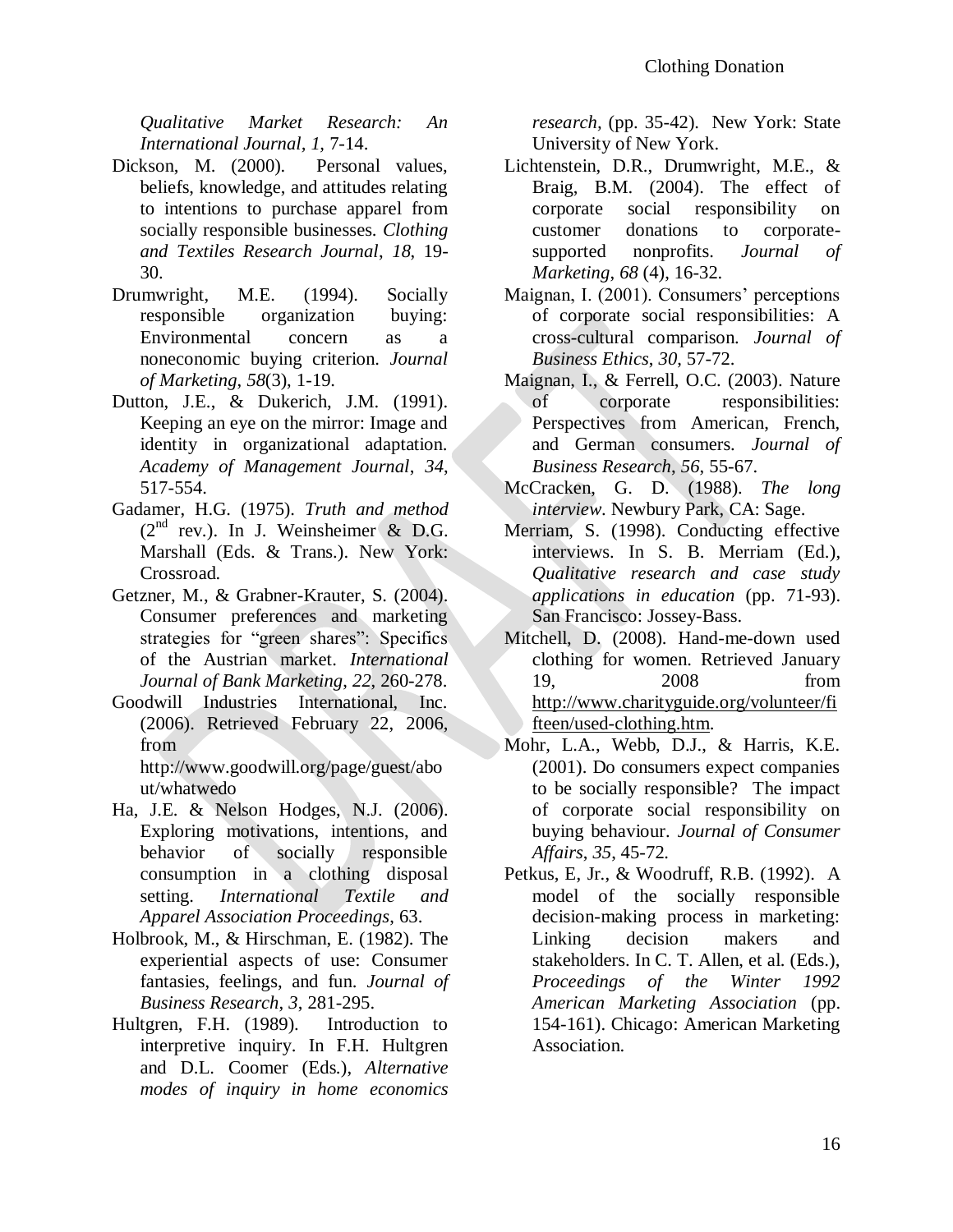- Rafter, M (2005, May). Nike opens a window on overseas factories. *Workforce Management, 84*(5), 17-17.
- Roberts, J.A. (1995). Profiling levels of socially responsible consumer behavior: A cluster analytic approach and its implications for marketing. *Journal of Marketing Theory and Practice*, *3*, 97- 117.
- Shen, D., & Dickson, M.A. (2001). Consumers' acceptance of unethical clothing consumption activities: Influence of cultural identification, ethnicity, and Machiavellianism. *Clothing and Textiles Research Journal*, *19*, 76-87.
- Sirgy, M.J., & Lee, D.J. (1996). Setting socially responsible marketing objectives. *European Journal of Marketing*, *30*(5), 20-34.
- Solomon, M. (2004). Consumer behavior: Buying, having, and being  $(6^{th}$  ed.). Upper Saddle River, NJ: Prentice Hall.
- Spiggle, S. (1994). Analysis and interpretation of qualitative data in consumer research. *Journal of Consumer Research*, *21*, 491-503.
- Stephens, S.H. (1985). *Attitudes toward socially responsible consumption: Development and validation of a scale and investigation of relationships to clothing acquisition and discard behaviors.* Unpublished Doctoral dissertation, Virginia Polytechnic Institute and State University, Blacksburg, VA.
- Thompson, C.J. (1997). Interpreting consumers: A hermeneutical framework for deriving marketing insights from the texts of consumers' consumption stories. *Journal of Marketing Research*, *34*, 438- 455.
- Valentine, G. (1993). (Hetero)sexing space: Lesbian perceptions and experiences in everyday spaces. *Environment and*

*Planning D: Society and Space, 11*, 395- 413.

- van Manen, M. (1990). Turning to the nature of lived experience. In M. van Manen, *Researching lived experiences: Human science for an action sensitive pedagogy* (pp. 35-46). New York: State University of New York.
- Vibert, C. (2004). *Theories of macroorganizational behavior: A handbook of ideas and explanations*. Armonk, NY: M.E. Sharpe.
- Wengraf, T. (2001). *Qualitative research interviewing*. London: Sage.
- Winakor, G. (1969). The process of clothing consumption. *Journal of Home Economics*, *61*, 629-634.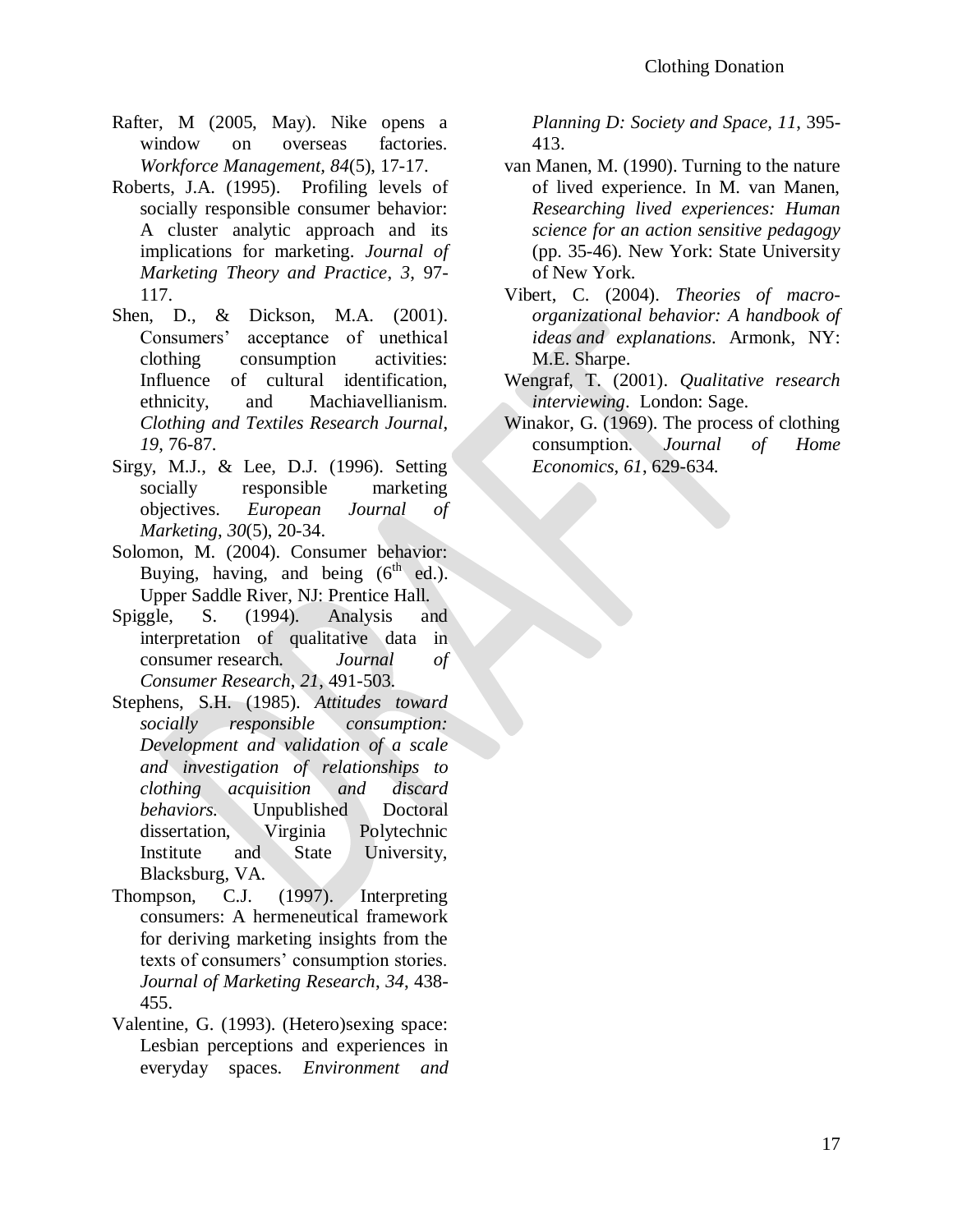

**Figure 1. Consumers' Used Clothing Classification Process Prior to Donation<sup>1</sup>**

1 From "Exploring Motivations, Intentions, and Behavior of Socially Responsible Consumption in a Clothing Disposal Setting" by Ha and Nelson Hodges, 2006, International Textiles and Apparel Association Proceedings, 63. Copyright by the International Textiles & Association, Inc. Adapted with permission of the authors.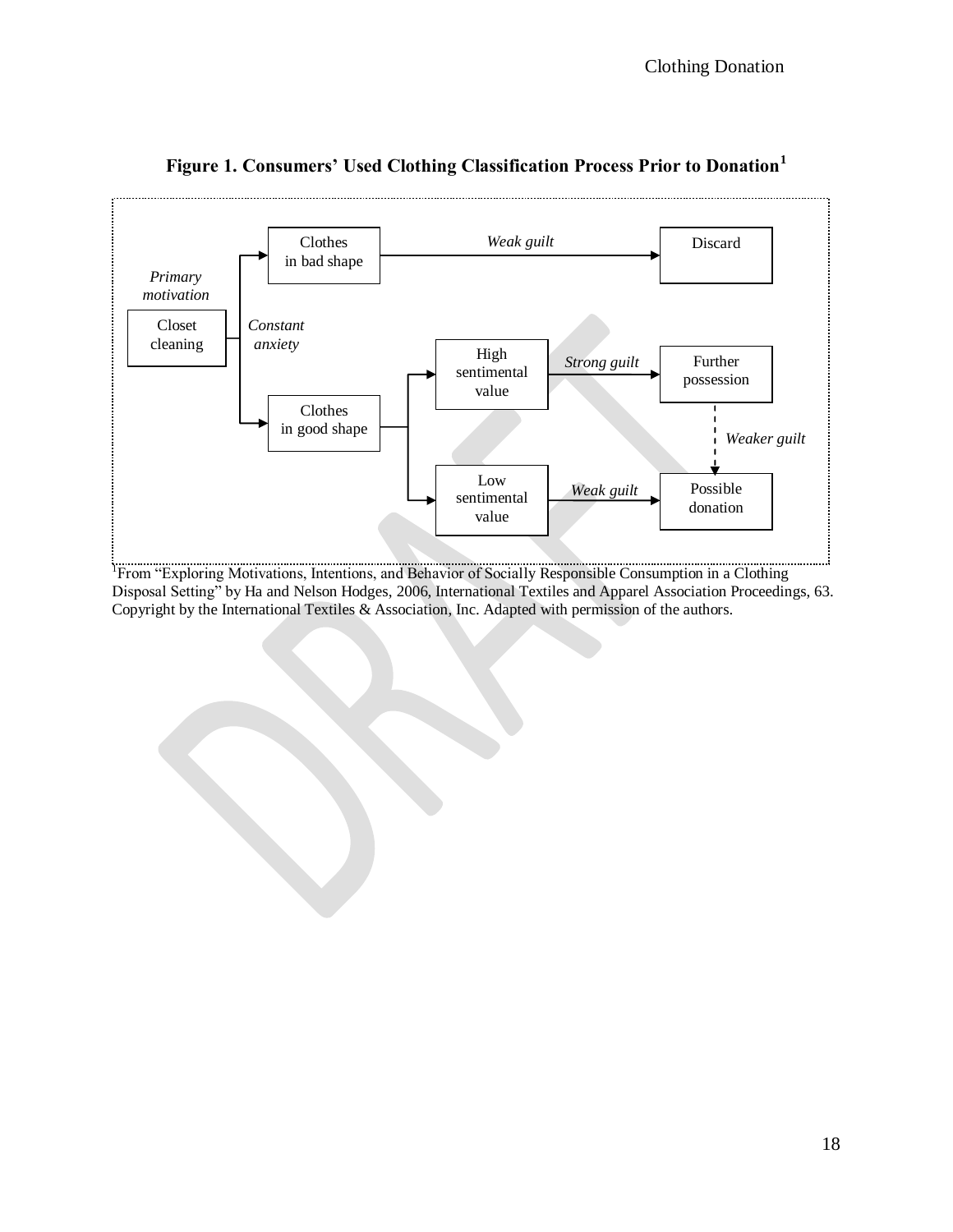

**Figure 2. Proposed Conceptual Model for Used Clothing Donation Behavior**